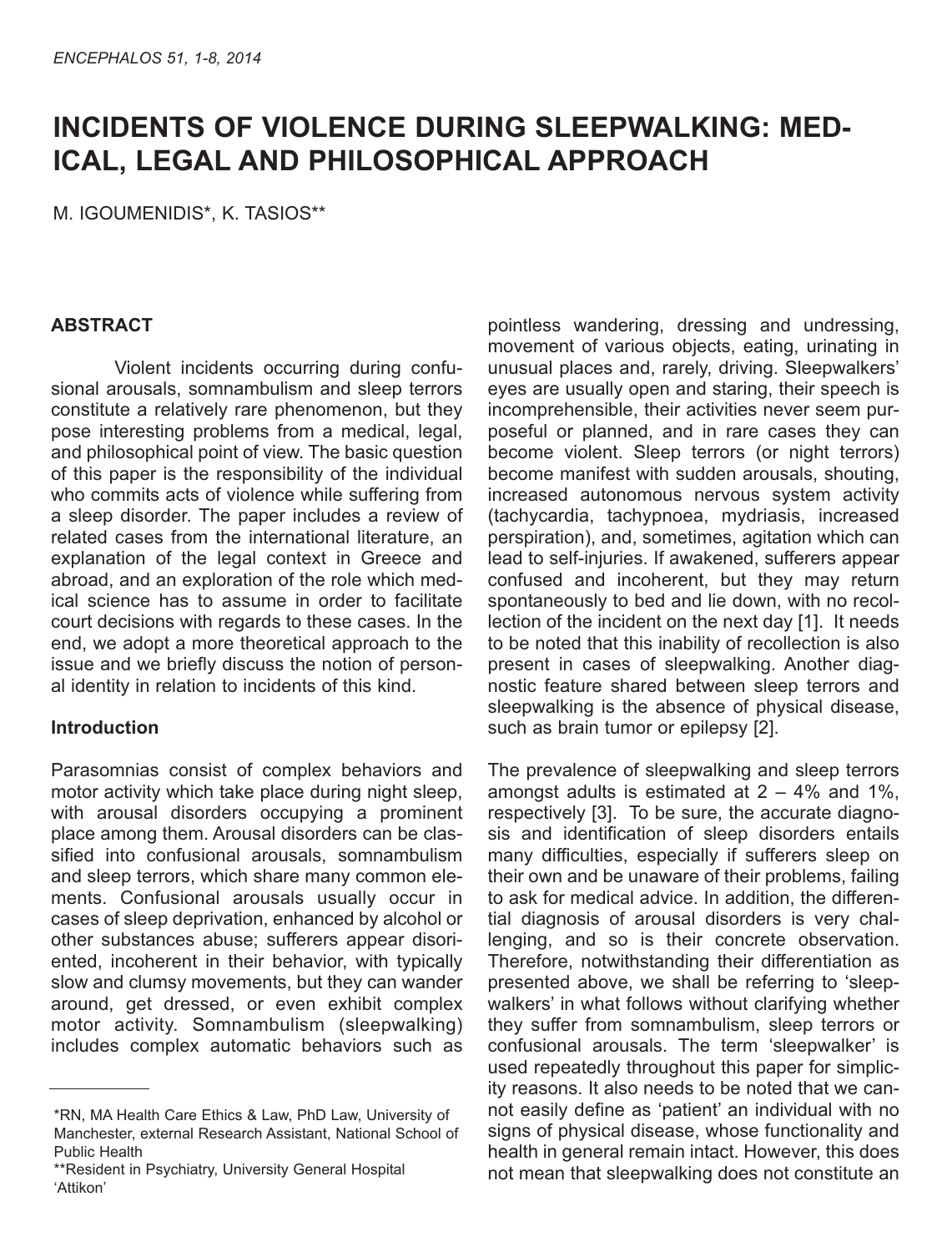important problem; this becomes evident if we consider violent behaviors which sufferers may exhibit during incidents of sleepwalking, with possible infliction of harm to themselves or others. In such a case there can be significant psychological and legal consequences, thus it is easy to understand the importance of the role that experts (neurologists and psychiatrists in general, or sleep experts in particular) have to assume, either by preventing and treating the problem, or by offering their professional opinion in order to inform difficult court decisions.

This paper constitutes a review of violent behaviors during sleepwalking incidents that have been reported in the scientific literature, placing particular emphasis on the contribution of expert health professionals with regards to the assumption of diminished responsibility of individuals who act violently in lack of consciousness. The legal approach is often entirely different compared to the medical approach of these cases, which is only natural if one considers how insufficient our ways of understanding the functioning of consciousness still are, or even the concept of consciousness itself. With regards to this last remark, the issue shall be examined at a more theoretical level in the final part of this paper, where there shall be references to the philosophical approach of Derek Parfit to the problem of personal identity. This approach may seem at first too abstract to have any usefulness to the examination of automatic behaviors which take place during sleepwalking, but it certainly constitutes the starting point for many interesting and thought-provoking investigations.

#### **Cases from the international literature**

Violent behavior during sleep can become manifest in various ways, but the most known cases refer to incidents which entail direct legal consequences – that is, manslaughter or attempted manslaughter, as well as sexual assault. As it is probably anticipated, cases of this kind are rare. Ohayon has counted 140 cases appearing in the international literature from 1900 to 2000 [4], but there are also some older, as well as some more recent references. Incidents with greater amount of violence naturally draw greater attention due to the gravity of their legal consequences, whereas

the mystery that surrounds them and their overall peculiarity may attract bigger interested audiences, apart from members of the scientific community. Thus, there are historical references to similar cases (for example, about a mother in the 19th century England who threw her baby out of the window while dreaming that their house was on fire) [5], as well as literary works that describe criminal acts taking place during sleep [6], but without any attempt to classify or deal scientifically with these incidents.

The first case appearing in a scientific journal comes from a young man in Scotland; in 1878 he killed in his sleep his infant son, thinking that he was fighting with a monster that threatened his family [7]. This incident is related to sleep terror followed by sleepwalking and similar cases include, amongst others, a man who shot his parents and his brother while dreaming that there were burglars in their house [8], and a man who killed his daughter with an axe, in trying to protect her from soldiers who were attacking her in his dream [9]. Even though it is not safe to draw clear lines, there are also cases in which the violent act is more related to confusional arousals than sleepwalking, such as the case of a man who was awakened by a sound in the middle of the night and, armed with an axe, attacked the 'stranger who had entered his room', who turned out to be his wife [10]. A third category of incidents refers only to sleepwalking without any signs of sleep terror – that is, no sign of a frightening dream guiding the actions of the sleepwalker; for instance, a man got out of his bed and drove his car to his wife's parents' house, where he killed his mother-in-law and wounded his father-in-law by attacking them with a knife [11]. In a more recent case, a man from Arizona stabbed his wife 44 times and then he dragged her to the swimming pool of their house (it is thought she was still alive), where he drowned her by holding her head under the water; he then returned quietly to his bed [12]. The aforementioned cases are indicative, and there is no need to carry on citing all similar cases found in literature; to be sure, each one of them is unique and they all present great interest to those who wish to explore them in greater depth.

As stated above, these cases draw greater attention due to the increased level of violence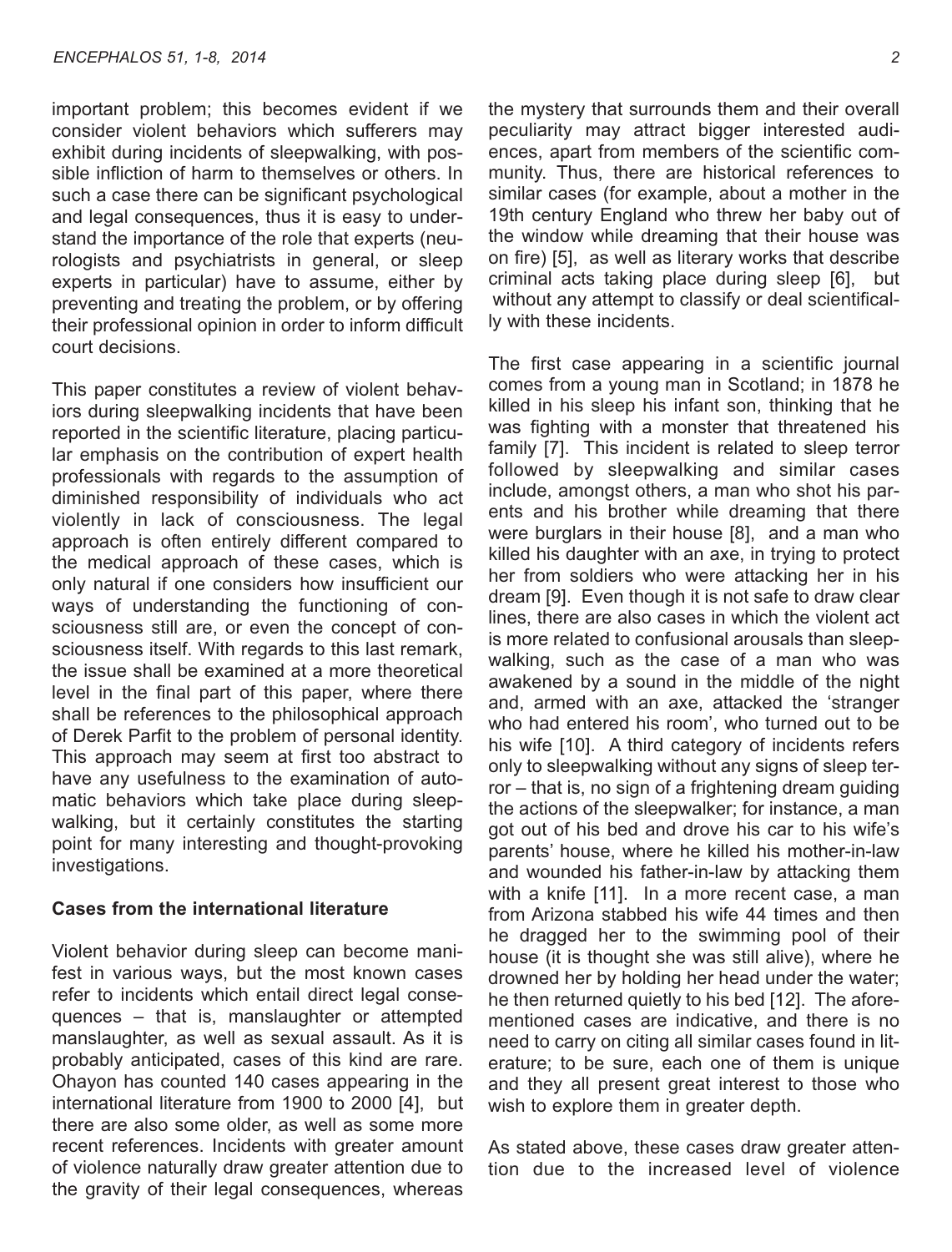involved. Nevertheless, less violent incidences can also be mentioned as the problem is the same in essence – only with less serious consequences. For example, sexsomnia is a relatively new term used to describe parasomnias related to sexual behaviour, and may refer to masturbation, use of obscene vocabulary, sexual assault, and intercourse which can be harming to the sufferer's partner, who bears the responsibility to report the incident, as the sufferer is not able to recall his or her actions [13]. It is less common to report simple attempts to induce harm during an incident of sleepwalking, precisely because the consequences of this violent behaviour are not as impressive and they do not entail legal penalties, as opposed to a murder or a sexual assault. It was recently that a case in Brazil became known, where a sleepwalking woman attacked another woman (with whom they had a good relationship) and tried to strangle her with a sheet without success, but the reason why this incident became public is that it took place inside a hospital; those two women were escorting their children at the paediatric clinic. The physicians who were present attributed her sleepwalking and violent behaviour to prolonged sleep deprivation due to her child's condition, and they considered the incident of sufficient interest in order to describe it in an article of theirs [14]. If this attempt had taken place outside the hospital, it would be very difficult to be part of the international literature. Another similar case is the one of a woman in the US who took zolpidem before bedtime and woke up with an axe at her bedside, without knowing how it got there; when she checked her mobile phone, she found out many messages she had texted to her boyfriend during the night, of which she had no recollection at all. In these messages, she mentioned worrying sounds coming from the kitchen, and that was what forced her to take an axe from her garden and put it at her beside, in order to feel safer [15]. As there was no violent behaviour, it is possible that neither this incident would have found a place in the scientific literature, except that there is an ongoing research exploring the role of zolpidem in complex sleep disorders. Finally, in order to consider the factor of violent behaviour which inflicts self-harm, it is useful to mention the opinion of Mahowald et al., who believe that certain incidents that fall under the category of suicidal death are nothing more than the unfortunate consequences of complex sleep behaviours; [16] however, this scenario cannot be sufficiently supported by hard evidence, and, as a result, these 'suicides' do not constitute part of the sleepwalking literature.

To sum up, incidents of violent behaviour during sleep are not often reported in scientific journals, as their interest is proportionate to the amount of violence they include or the context in which they take place. Therefore, it may be possible to represent an underestimated problem, despite their undoubted rarity. In a recent telephone survey in a sample of 19,961 individuals from six European countries, Ohayon and Schenck estimate that a percentage of 1.7% of the total population have displayed at least one episode of violent behaviour during their sleep, with a 24.6% of this percentage stating that they have inflicted harm to themselves or others [17]. Despite the limitations that a survey of this kind entails, these findings are certainly important and they attribute a special meaning to this review and, in general, to the quest for an additional theoretical approach with regards to the problem of individuals who commit violent acts during their sleep.

### **Legal and medical approaches**

Before everything else, it is important to note that we knowingly choose to refer to these individuals not as 'patients' but as 'sufferers'. Parasomnias and sleepwalking in particular are neurological or psychiatric disorders, which can become manifest as rarely as only once in a lifetime. Thus they do not constitute diseases in the strict sense, and the hasty assumption that the sufferers are patients would prejudge to a large degree the way in which their violent acts are examined. Bearing this in mind, another important element that needs to be pointed out is that there exists great disagreement with regards to both the legal and the medical approach of these cases. Obviously, each case needs to be examined separately, and, should it end up in the court of law, sleep experts are asked to offer their opinion as to whether sufferers should be found guilty, which calls for careful exploration of the case and close collaboration between medical and legal professionals [18]. However, as one can easily guess, the rarity of these cases, the lack of knowledge with regards to parasomnias and the absence of a widely accepted instrument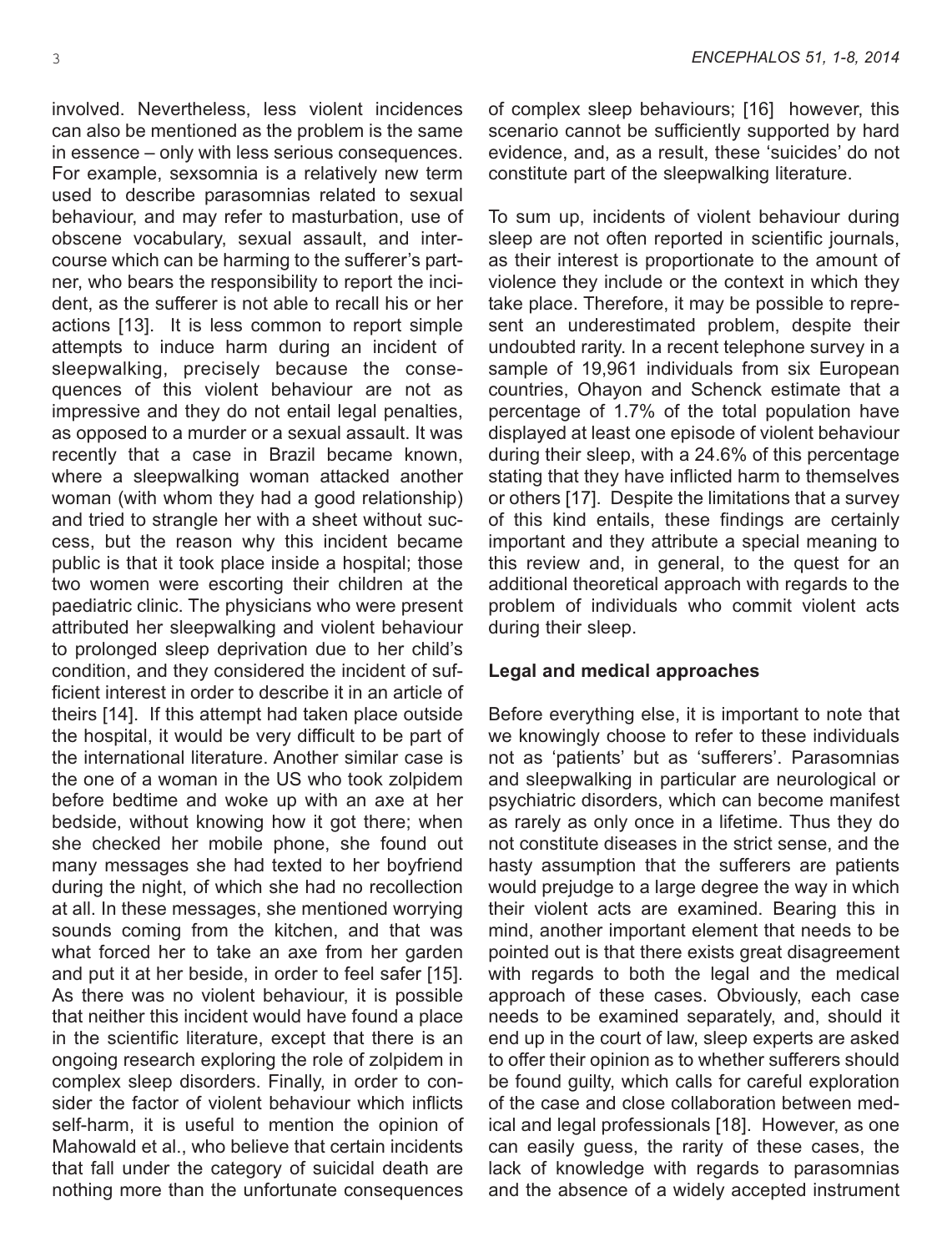to facilitate their diagnosis [19] are all factors which result in a quite big variety of opinions when dealing with sufferers of this kind. A recent article indicates that there are many misconceptions in the study of sleepwalking, and that certain diagnostic criteria that are widely used are not consistent with the newest scientific evidence [20]. It is therefore useful to attempt a brief description of certain landmark opinions that have appeared at times.

Historically, the answer as to whether a sleepwalker can be found guilty of his behavior has been negative. The oldest known law was issued in 1313 by the Council of Vienna, and it stated that children, mentally ill individuals and sleepwalkers must be judged innocent in case they harm or kill somebody [21]. Despite the progress which medical science has to exhibit in the understanding of mental illness throughout the years, the notion that sleepwalkers should not be punished has remained in place. With the aid of sleep experts, lawyers can employ the 'automatism' criminal defence, that is, the concept that the accused commits a crime automatically, involuntarily and unconsciously; in other words, they accept the objective element of the crime (actus reus), yet they attempt to deny its subjective element, what is known as 'guilty conscience' (mens rea). Naturally, when it comes to such cases, judges rely much more on the experts' authority than on objective and clear evidence on sleepwalking and lack of consciousness. Modern research aided by advanced technology may be able to lead to more objective decisions in the future [22], but, for the time being, a largely interpretive – up to a certain point – approach of these phenomena is considered more valid. It needs to be noted that, to the best of our knowledge, there has not yet been reported a criminal case related to sleepwalking in Greece. However, Article 34 of the Penal Code states that 'the action is not attributed to the person who committed it if, at that time, due to mental functioning disturbance or disorder of consciousness, the person had no ability to understand the wrongfulness of the action, or to act in accordance to his true opinion with regards to the wrongfulness at hand.' Nevertheless, this provision is quite abstract; expressions such as 'mental functioning disturbance' and 'disorder of consciousness' are primarily legal terms, and in their vagueness they can cover a large series of psychological and psychopathological conditions. Therefore, the elaboration of these terms falls under the scope of the science of psychiatry [23].

Certain experts are clearly against guilt for actions committed during sleep, on account of the sufferer's lack of consciousness, and they seek for the best way to confirm that the action was indeed committed during sleep [24]. Others claim that executive processes are more important to the law than consciousness, since they are responsible for channelling conscious decision-making into intentions and actions, or inhibiting action [25]. There are researchers who underline the importance of a completely novel approach of sleepwalking as a state of simultaneous interplay between states of sleep and wakefulness, in order to enhance our understanding and designate the true nature of violence during sleepwalking [26]. There are also experts who believe that parasomnias are definitely manifestations of psychological disorders [27], in disagreement with the view held in our article, i.e. that sufferers should not be treated necessarily as patients. This distinction is very significant, as the proof of automatism during a violent action can lead either to full acquittal of the defendant, or to commitment to a medical institution for an indefinite period of time, depending on whether the automatism is considered sane or insane [28]. It is therefore evident that there are many different opinions with regards to the issue at hand, both from a legal and from a medical point of view.

In practice, the factor of automatism is often accepted, and many court decisions are in favour of the defendants. This can be proved by the aforementioned cases from the international literature where there were trials for murder; the only final conviction was issued for the man from Arizona who had stabbed and drowned his wife [29]. This particular case holds special interest, as it is described in a 2004 article in detail by Rosalind Cartwright, the physician who was called upon to examine the defendant [30]. By comparing her case to a similar one, where the decision was acquitting, Cartwright seems to imply that she considers the conviction to be wrong; she points out many similarities between the two cases with regards to lack of motivation, complete failure to recall the incident, and unconscious automatic behaviours, and she ends up citing her proposals for the future investigation of such cases and for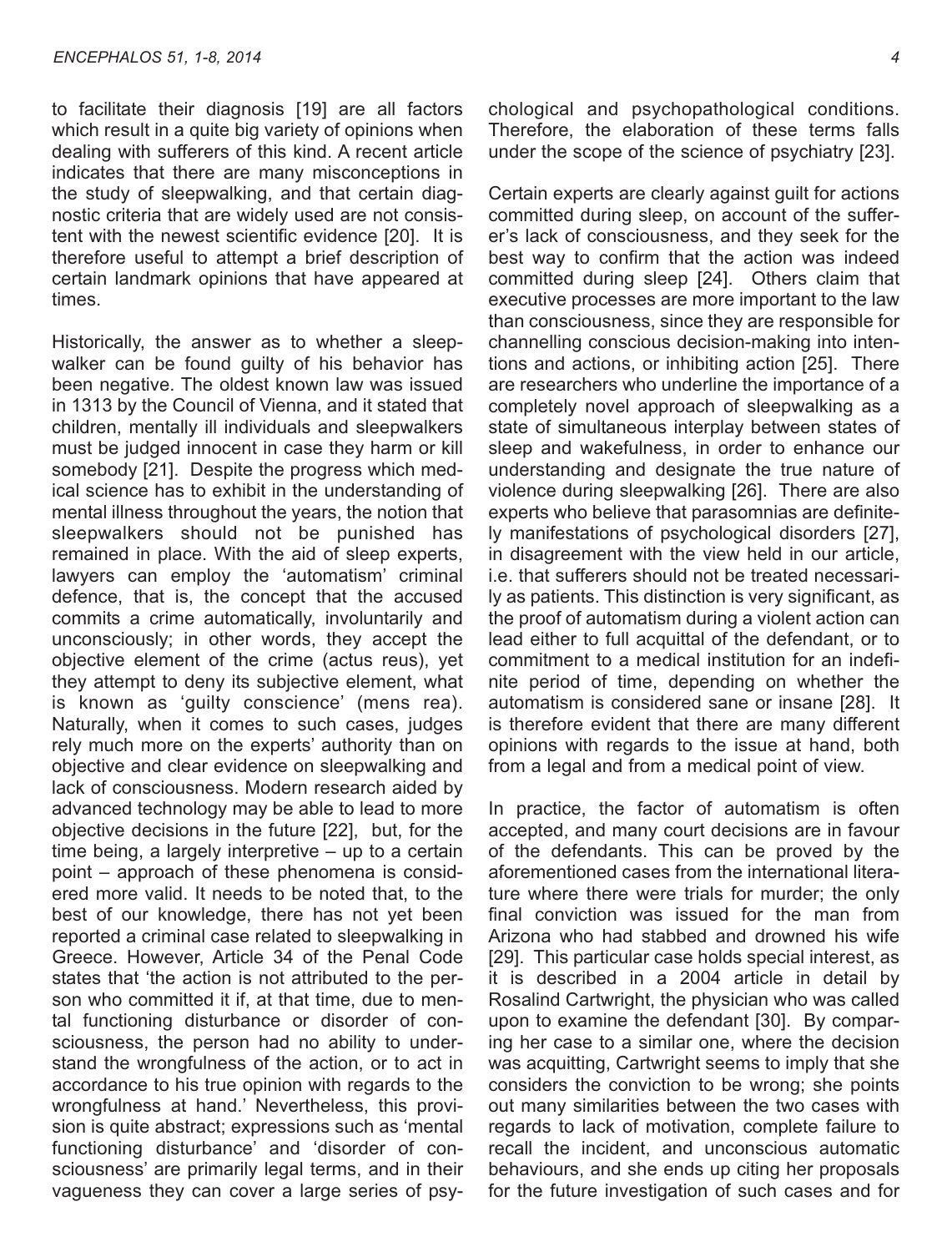the directions which related research has to follow.

There are many writers who point out that neurologists, psychiatrists and sleep experts have to be in a position to offer their assistance effectively in case they are called to assess such incidences in the court of law, but, in addition, they have to be able to contribute to the prevention of violence, by means of early diagnosis of the sufferers and proper treatment [31], as well as by informing the public – this is very important to ensure that milder incidents are reported in order to prevent more serious violence by proper interventions [32]. Other writers believe that pharmacological regiments and, in general, sleep disorders treatment have very limited therapeutic value for the time being, and that further research has to be employed in order to reverse this situation [33]. Current research projects include new pharmacological combinations to treat sleep disorders, the identification of factors which enhance the problems [34], deeper investigation of violent incidents in relation to REM and non-REM phases [35], neuroimaging techniques which aid to the correct diagnosis and differentiation of sleep disorders [36], as well as alternative interventions that can be used to prevent violent incidences, such isolation of the sufferer [37].

#### **Philosophical approach: the problem of personal identity**

It seems that there are many issues which need to be explored scientifically if we hope to complete our knowledge about violent incidents occurring in sleep. The above presented literature review indicates that the legal approach of related cases entails many peculiarities, but it often ends in acquitting the sufferers, despite the fact that their criminal actions are beyond dispute. This assumption leaves many questions answered and it has not been supported adequately up to this point. Therefore, in what follows, and in order to make a contribution to this cause, we adopt a more abstract approach to the issue, based mainly on British philosopher Derek Parfit's views on personal identity. To be sure, our aim is not to present a complete philosophical approach to the problem of identity; this would require a systematic pursuit of many related issues, and an in depth analysis of many philosophical works. Our purpose is much

more humble, as we merely want to offer a different perspective which may be useful when contemplating about human conscience in general, as well as the problem of sleepwalking in particular.

In his largely influential work Reasons and Persons, Derek Parfit deals with the issue of personal identity from every possible aspect. By carefully analyzing a variety of hypothetical examples, he attempts to prove that personal identity does not constitute a factor which should play a very important role in our lives, and concludes that the reasons on which we base our decisions and actions have to become more impersonal [38]. All the theories which he uses toward this conclusion are interesting, but for our aim it is sufficient to mention what he calls the 'psychological criterion' of personal identity, and to explore how this criterion is associated with a person's memories. Before proceeding, it is useful to note that the deeper understanding of this influential philosopher's arguments obviously presupposes careful reading of his work, and not mere references to some of his ideas in the way we present them in this paper.

In our quest to find each individual's identity, we can note a kind of psychological continuity that resembles physical continuity. This psychological continuity has many aspects: for example, it can refer to a continuing belief or desire of an individual, which remains intact in a way that it becomes a stable psychological trait of this individual; or it can appear as a bridge between the intention of an individual and the later act in which this intention is carried out. But what has been most discussed is the continuity of memory. This is because it is memory that makes most of us aware of our own continued existence over time. Therefore, it is only natural that Parfit focuses on this element, as other thinkers have done before him. One of the most prominent amongst them is John Locke; in his work An Essay Concerning Human Understanding he proposes that experience memories (as opposed to other kinds of memories, such as those that refer to abilities) provide the criterion of personal identity. Thus, he maintains that the limits of our personal identity are to be set at the moments of the past we are able to recollect, and he claims that someone cannot be found guilty of committing a crime unless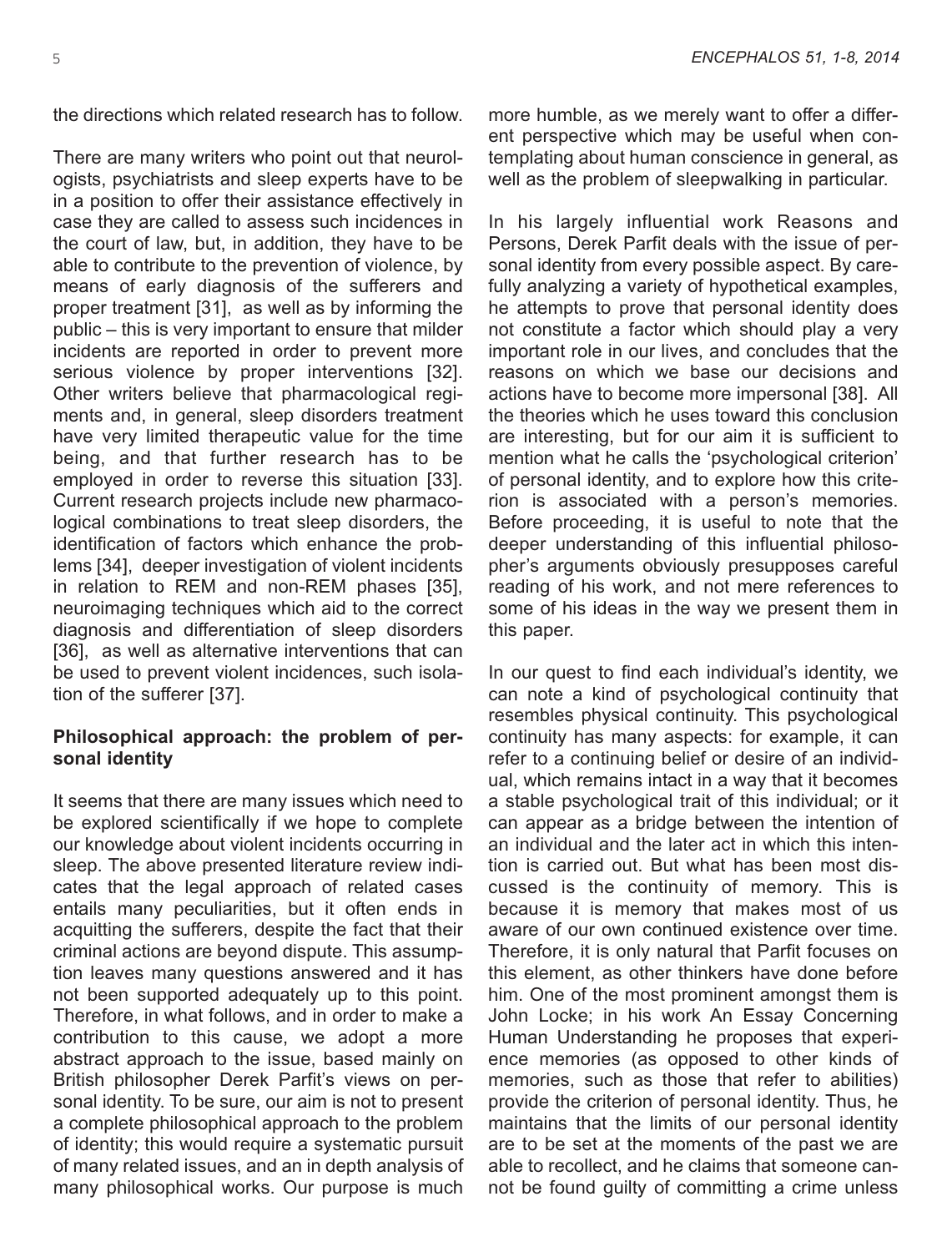he now remembers doing so [39].

As we have already discussed, two main features of sleepwalking and arousal disorders in general are the automation of acts and the inability to recollect them. Parfit links amnesia with two kinds of malfunctioning in the psychological identity of an individual: first, absence of a strong psychological connectedness (that is, when a big period of time has passed and memories have faded away) [40], and, second, existence of a gap within psychological continuity. This second kind of malfunctioning, the gap, is what interests us mostly in the case of sleepwalking. The gap within psychological continuity means that the acts or the crimes that are committed during an incident of sleepwalking are absent from the sufferers' memories. As a result, the defendant can claim that he was absent from the crime scene; the gap within psychological continuity indicates that another person, or another self of the same person, albeit temporary, emerged, committed the crime, and vanished.

Does this line of thought constitute an oversimplification of such a complex issue? It may appear so, but, in essence, this is where the defendants' acquittals are based on. From certain points of view it may seem just or unjust, but it may also mean that the instinctive way in which we deal with personal identity is not sufficient. Memories, beliefs, intentions, a person's character and all the other traits which form the psychological criterion are constantly in a state of flux, a dynamic process from which there can be no groundwork to define personal identity. Under this light, it may be that the case of sleepwalking is nothing more than an impressive manifestation of an imbalance or malfunctioning in this dynamic process. Perhaps all people suffer from gaps within psychological continuity in their personalities, but most of these gaps do not become as manifest as the case of sleepwalking, especially when a violent incident comes as a result. It may also mean that, according to Parfit's view, personal identity should not play such an important role in general. However, an analysis of this view far exceeds the scope of this paper. Suffice to say that, based on current data, the notion of personal identity is by and large formed by memories; as a result, the responsibility of an individual, his rights and obligations are directly related to his memory. A different approach

would require a radical change of the way in which we deal with what is called 'personality' of each individual.

#### **Conclusion**

Sleepwalkers, or, to put it more accurately, sufferers from confusional arousals, somnambulism, and sleep terrors exhibit obvious gaps within the psychological continuity criterion of their personal identity. The main reason is that they fail to link the acts they commit in their sleep to themselves, as the corresponding memories (and probably the intentions as well) are absent from their conscious, cognitive functioning. If these acts are related to incidents of violence, a court of law shall have to decide whether the defendant's amnesia is real, and, if so, whether it is a pathological condition in need of treatment. These decisions cannot be taken without the aid of medical authorities, as science at this moment cannot offer any objective criteria that establish amnesia, even though there is active related research toward this direction. It is also important to take into account the context in which acts of violence have been committed, in order to assess possible intentions the defendant might have had.

This issue presents great interest in its medical, legal, and philosophical aspect. Its complexity and its inescapable subjective nature render it intrinsically problematic, while its rarity seems to have discouraged many experts from dealing with it. We hope that this paper can be used as a point of reference for all those who would like to explore the issue in greater depth.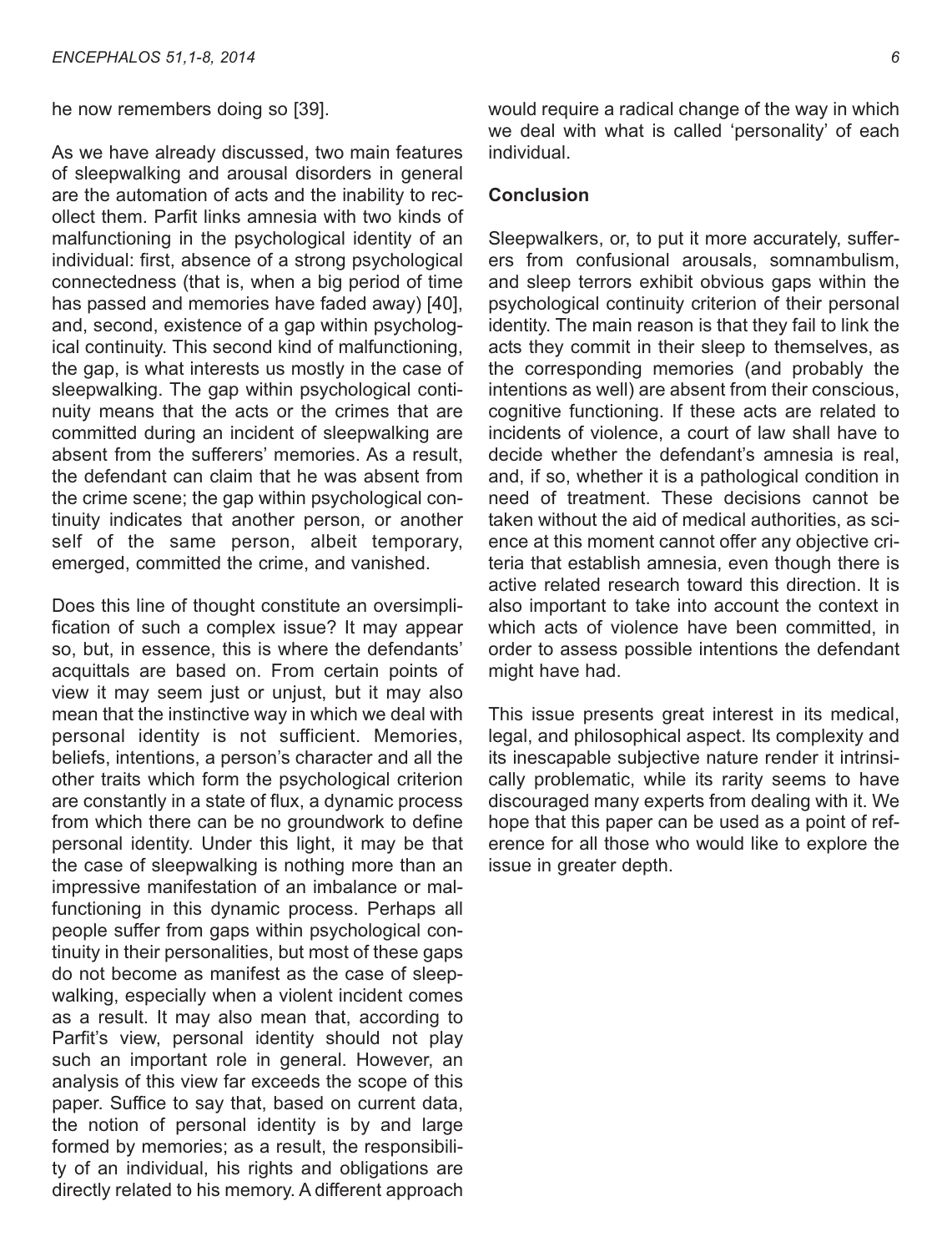# **References**

1. Semple D, Smyth R, Oxford Handbook of Psychiatry [2η έκδ.] (New York: Oxford University Press), p. 398-9.

2. Σολδάτος Κ 'Διαταραχές του Ύπνου' στο Χριστοδούλου ΓΝ (επιμ.), Ψυχιατρική: Πρώτος Τόμος (Αθήνα: Εκδόσεις Βήτα, 2000), σ. 497-505.

3. Hublin C, Kaprio J, Partinen M, Heikkilä K, Koskenvuo M 'Prevalence and genetics of sleepwalking. A population-base twin study' Neurology 1997; 48: 177-181.

4. Ohayon MM 'Sleep and violence' Sleep and Hypnosis 2000; 2: 1-7.

5. Umanath S, Sarezky D, Finger S 'Sleepwalking through history: Medicine, Arts and Courts of Law' Journal of the History of the Neurosciences 2011; 20: 253-276.

6. Βλ., για παράδειγμα, Brown CB 'Somnambulism: A .' The Literary Magazine, May 1805; 335-347..

7. Yellowless D 'Homicide by a somnambulist' Journal of Mental Science 1878; 24: 451-458.

8. Podolsky E 'Somnambulistic homicide' Diseases of the Nervous System 1959; 20: 534-6. 9. Pressman MR 'Disorders of arousal from sleep and violent behavior: the role of physical contact and proximity' Sleep 2007; 30: 1039–47.

10 Bonkalo A 'Impulsive acts and confusional states during incomplete arousal from sleep: crinimological and forensic implications' Psychiatric Quarterly 1974; 48: 400–9.

11. Broughton R, Billings R, Cartwright R, Doucette D, Edmeads J, Edwardh M 'Homicidal somnambulism: a case report' Sleep 1994; 17: 253–64.

12. Cartwright R 'Sleepwalking violence: A sleep disorder, a legal dilemma, and a psychological challenge' American Journal of Psychiatry 2004; 161: 1149-1158.

13. Béjot Y, Juenet N, Garrouty R, Maltaverne D, Nicolleau L, Giroud M, Didi-Roy R 'Sexsomnia: an uncommon variety of parasomnia' Clinical Neurology and Neurosurgery 2010; 112(1): 72-5.

14. Viana B de M, Bawden FC, Valladares Neto D de C, Caramelli P 'Violent sleepwalking in a general hospital ward: a case report' Revista Brasileira de Psiquiatria 2009; 31(3): 281-2.

15. Daley C, McNiel DE, Binder RL '"I did what?" Zolpidem and the Courts' Journal of the American Academy of Psychiatry and the Law 2011; 39:

535-42.

16. Mahowald MW, Schnenk CH, Golnder M, Bachelder V, Cramer-Bornemann M 'Parasomnia pseudo-suicide' Journal of Forensic Sciences 2003; 48(5): 1158-62.

17. Ohayon MM, Schenck CH 'Violent behavior during sleep: prevalence, comorbidity and consequences' Sleep Medicine 2010; 11(9): 941-946.

18. Mahowald MW, Schnenk CH 'Parasomnias: sleepwalking and the law' Sleep Medicine Reviews 2000; 4(4): 321-339.

19. Cartwright R 'Sleepwalking violence: A sleep disorder, a legal dilemma, and a psychological challenge' American Journal of Psychiatry 2004; 161: 1149-1158.

20. Zadra A, Desautels A, Petit D, Montplaisir J 'Somnambulism: Clinical aspects and pathophysiological hypotheses' Lancet Neurology 2013; 12(3) : 285-94.

21. Walker N, Crime and Insanity in England. (Edinburgh: University of Edinburgh Press, 1968). 22. .Βλ., για παράδειγμα, Kannape OA, Schwabe L, Tadi T, Blanke O 'The limits of agency in walking humans' Neuropsychologia 2010; 48(6): 1628- 36.

23. Τζεφεράκος Γ 'Διατάραξη των πνευματικών λειτουργιών ή της συνείδησης και ελαττωμένη ικανότητα για καταλογισμό' Ψυχιατροδικαστική 2009; 1: 3-5.

24. Mahowald MW, Schnenk CH, Cramer-Bornemann MA 'Sleep-related violence' Current Neurology and Neuroscience Reports 2005; 5(2)153-8.

25. Hirstein W, Sifferd K 'The legal self: executive processes and legal theory' Consciousness and Cognition 2011; 20(1): 156-71.

26. Zadra A, Desautels A, Petit D, Montplaisir J 'Somnambulism: Clinical aspects and pathophysiological hypotheses' Lancet Neurology 2013; 12(3) : 285-94.

27. Ohayon MM, Guilleminault C, Priest RG 'Night terrors, sleepwalking and confusional arousals in the general population: their frequency and relationship to other sleep and mental disorders' The Journal of Clinical Psychiatry 1999; 60(4): 268-76. 28. Siclari F, Khatami R, Urbaniok F, Nobili L, Mahowald MW, Schenck CH, Cramer Bornemann MA, Bassetti CL 'Violence in Sleep' Brain 2010; 133: 3494-3509.